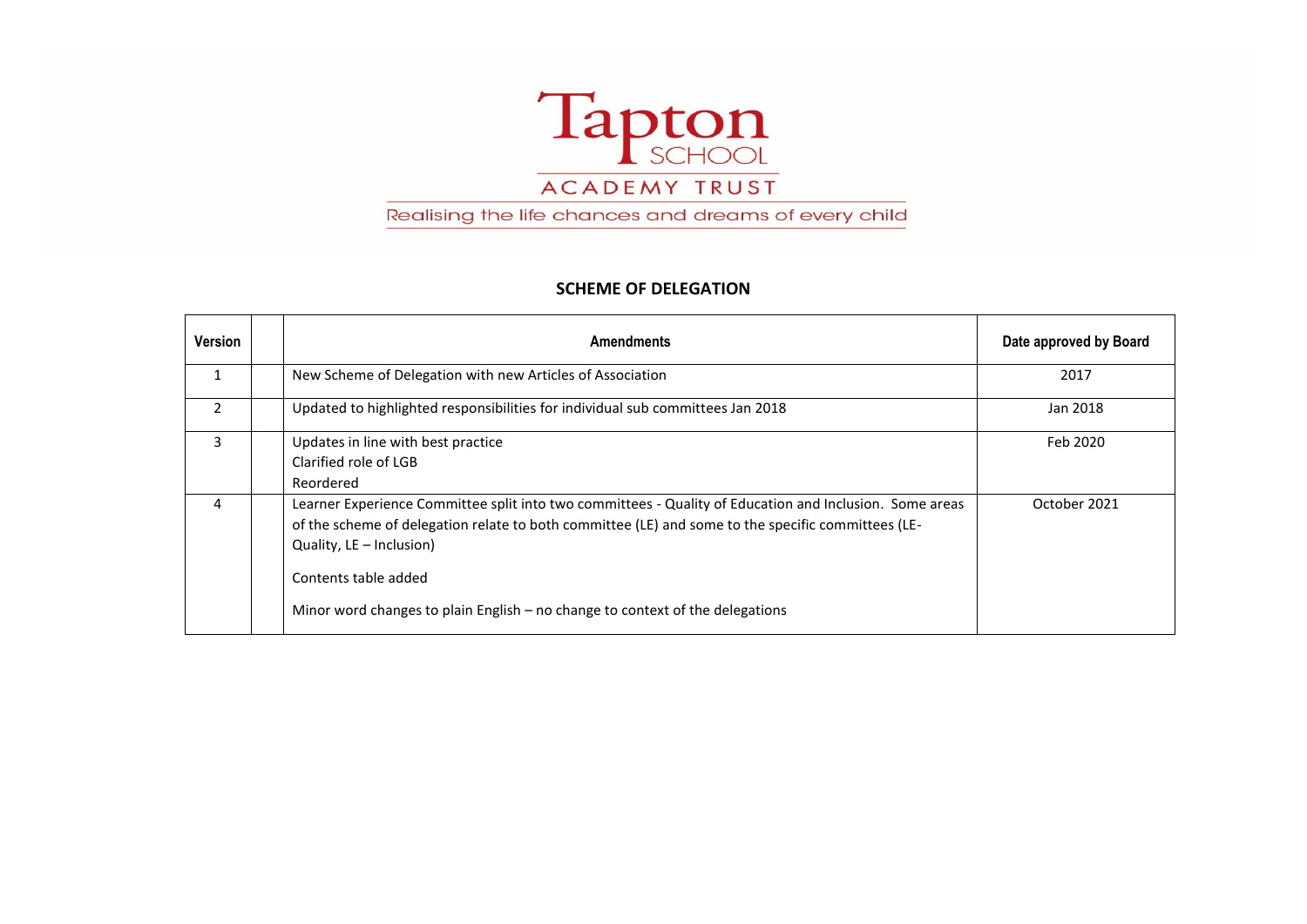## **Table of Contents**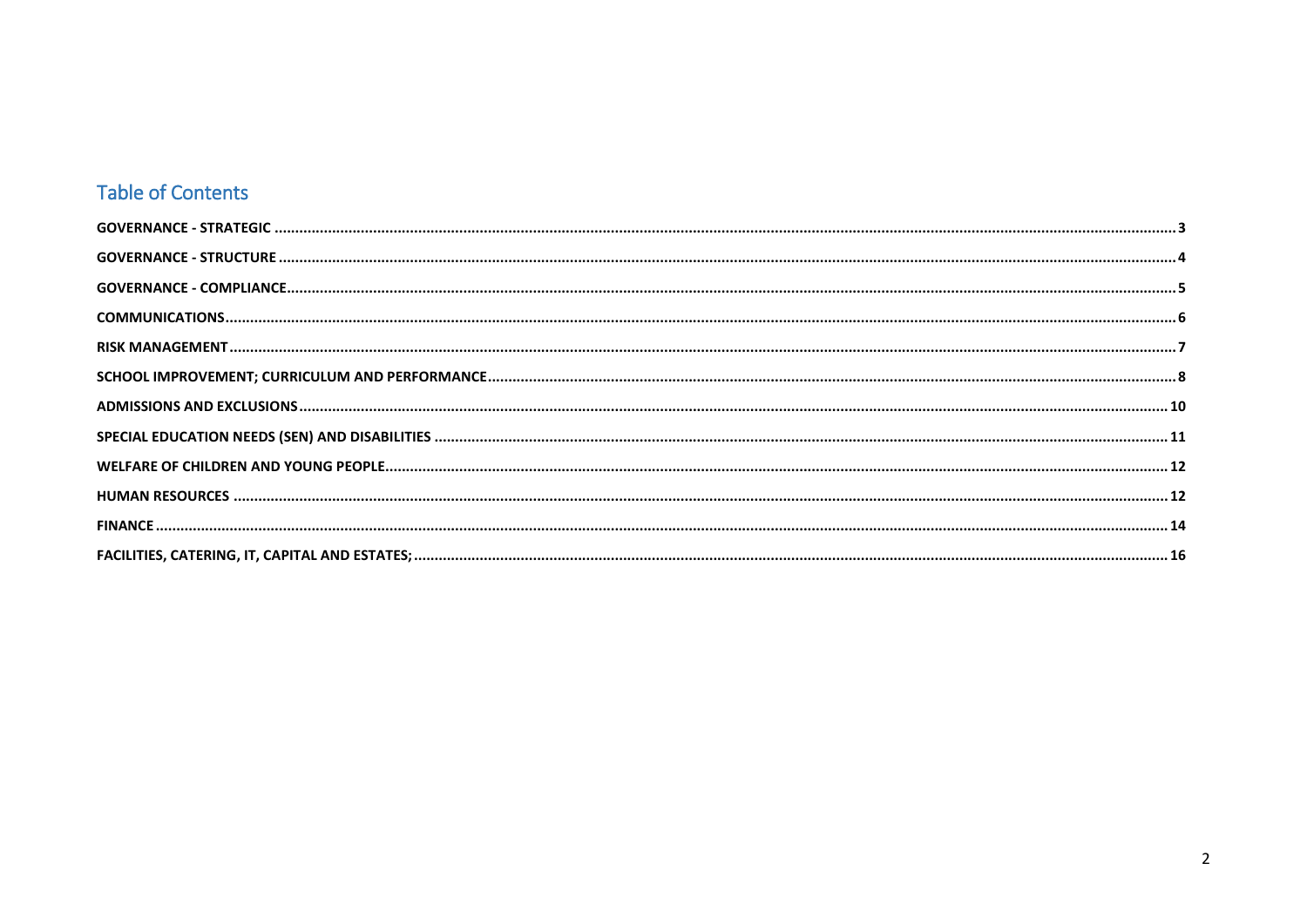## **TSAT Scheme of Delegation. Trust Governance – Roles and Responsibilities**

| <b>Members</b> | <b>Board of Directors</b> | <b>Sub Committee</b> | Team<br>Executive         | $\bullet$<br><b>Advisory Council</b> | Local governing      | <b>Head teachers</b> |
|----------------|---------------------------|----------------------|---------------------------|--------------------------------------|----------------------|----------------------|
|                |                           |                      | <b>Head teacher Board</b> |                                      | <b>Boards (LGBs)</b> |                      |

<span id="page-2-0"></span>

| Governance - Strategic                                                                                           |                                                                                                                                                                               |                                                                                                                                                                                                                                                                                             |                                                                                                                                         |                                                                                                                                                                                                                                 |                                                                                                                                                                                                                                                                                                                                  |                                                                                                                                                                                                                                                                                                                                                  |
|------------------------------------------------------------------------------------------------------------------|-------------------------------------------------------------------------------------------------------------------------------------------------------------------------------|---------------------------------------------------------------------------------------------------------------------------------------------------------------------------------------------------------------------------------------------------------------------------------------------|-----------------------------------------------------------------------------------------------------------------------------------------|---------------------------------------------------------------------------------------------------------------------------------------------------------------------------------------------------------------------------------|----------------------------------------------------------------------------------------------------------------------------------------------------------------------------------------------------------------------------------------------------------------------------------------------------------------------------------|--------------------------------------------------------------------------------------------------------------------------------------------------------------------------------------------------------------------------------------------------------------------------------------------------------------------------------------------------|
| Review and amend<br>the Articles of<br>Association<br>Change the name<br>of the Trust<br>Wind up the Trust       | Determine the Vision,<br>Mission, Values and<br><b>Strategic Direction and</b><br>Objectives of the Trust<br>together with the MAT<br>improvement strategy.                   |                                                                                                                                                                                                                                                                                             | Deliver the Vision,<br>Mission and Strategy<br>of the Trust through<br>leadership and<br>operations                                     | Provide an bridge<br>between scrutiny of<br>Head teachers and<br>advice to the Board                                                                                                                                            | Uphold and champion<br>the Vision and Values<br>ensuring each School is<br>aligned to this, to Trust<br><b>Strategic Objectives and</b><br>improvement strategy.                                                                                                                                                                 | Uphold and champion<br>the Vision, Mission,<br>Values, Strategic<br>Direction and Objectives<br>by aligning those of the<br>School to those of the<br>Trust                                                                                                                                                                                      |
| Provide oversight<br>to ensure the<br>governance and<br>strategic delivery<br>by the Trust Board<br>is effective | Approve the Strategic plan<br>including the Trust<br>improvement & growth<br>strategy<br>Hold the CEO and<br>Executive team to account<br>for the performance of the<br>Trust | <b>F&amp;R</b> Committee<br>Monitor the results<br>against the strategy<br>through management<br>accounts and reports on<br>the impact of business<br>cases<br>LE Committee monitor<br>the results against the<br>strategy in terms of<br>performance and quality<br>of learner experience. | Deliver the strategy<br>and support the CEO<br>with reports to the<br>various Board<br>committees                                       | Advise the Board of<br>issues arising in<br>relation to delivery<br>of the Trust<br>improvement plan<br>and additional<br>elements for<br>consideration<br>specifically any<br>arising from local<br>communities or<br>parents. | Review the impact of the<br>improvement strategy at<br>individual School level.<br>Seek views of community<br>stakeholders especially<br>parents to inform Trust<br>Strategy and<br>improvement plan.<br>Monitor the overall<br>performance of the<br>school with specific<br>reference to LGB<br>delegated<br>responsibilities. | Deliver the plan at<br>School level and ensure<br>that any deviations to<br>plan are reported in a<br>timely manner to the<br>Exec Team and LGB.<br>Meeting as a<br>Headteacher Board to<br>co-ordinate and agree<br>the Trust school<br>improvement activity,<br>assess and plan school to<br>school support and<br>undertake reviews and<br>QA |
|                                                                                                                  | Approve the due diligence<br>requirements for any<br>school wishing to join the<br>Trust                                                                                      |                                                                                                                                                                                                                                                                                             | <b>Executive Team</b><br>Recommendations to<br>the Board for new<br>schools joining the<br>Trust.<br>Undertake due<br>diligence for any | Advise the Board on<br>any new school<br>wishing to join the<br>Trust through<br>communication with<br>the local                                                                                                                |                                                                                                                                                                                                                                                                                                                                  |                                                                                                                                                                                                                                                                                                                                                  |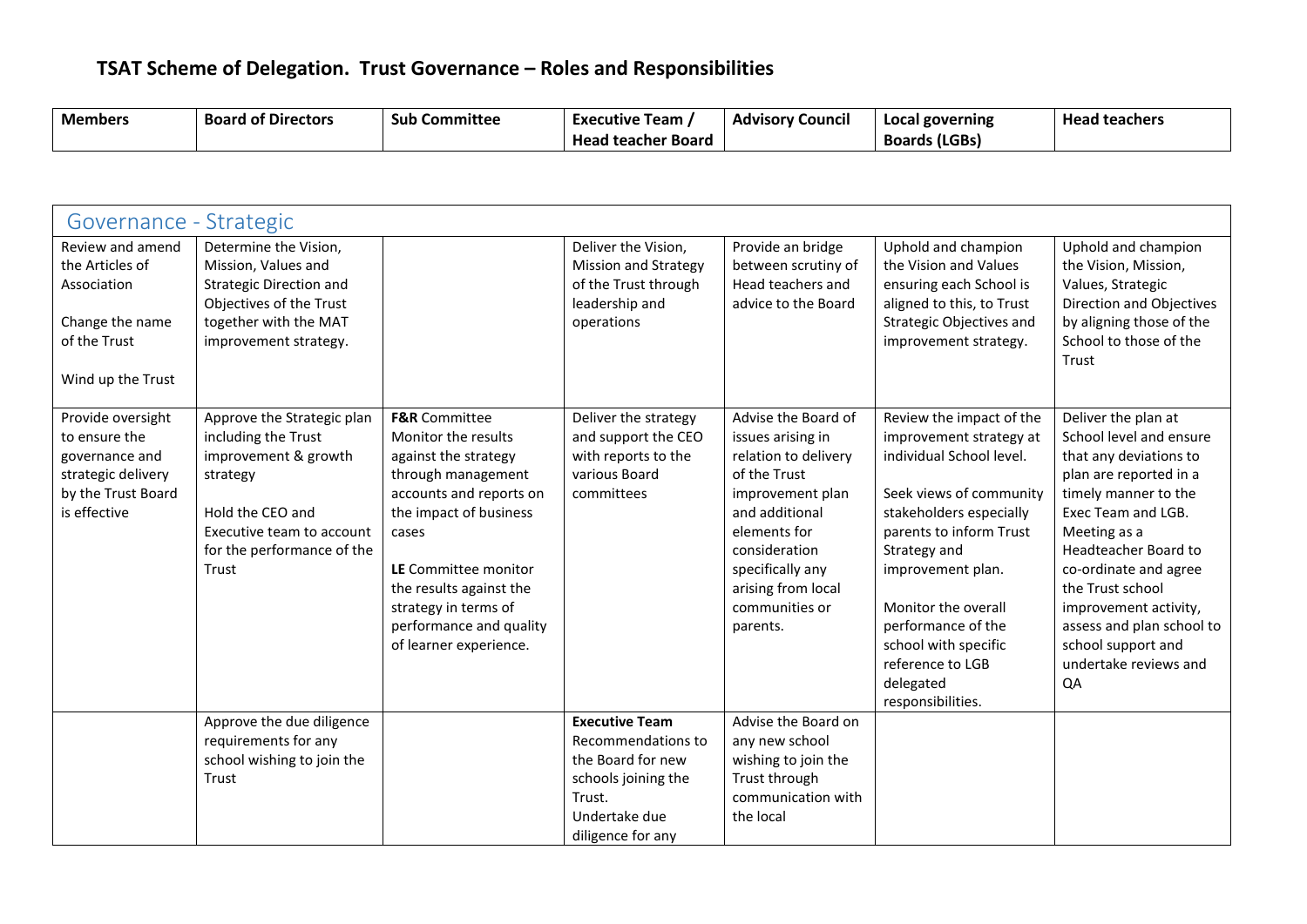<span id="page-3-0"></span>

|                          |                              |                             | school wishing to join | community/school          |                             |                          |
|--------------------------|------------------------------|-----------------------------|------------------------|---------------------------|-----------------------------|--------------------------|
|                          |                              |                             | the Trust              | governing Board           |                             |                          |
|                          |                              |                             |                        |                           |                             |                          |
| Governance - Structure   |                              |                             |                        |                           |                             |                          |
| Appoint/dismiss          | Determine committee          | <b>RAG</b>                  | <b>Executive Team</b>  | Chair of Advisory         | Ensure effective            | Advertise LGBs vacancies |
| <b>Trustee Directors</b> | structure to scrutinise      | RAG to ratify               | Attend the various     | Council to report to      | communication between       | and liaise with          |
| and Members              | delivery through the Exec    | appointments and            | committee              | each Board meeting        | the School and the Board    | community to ensure a    |
|                          | Team and ensure              | removal to LGB              | meetings/Board         | to effectively            | through the Advisory        | representative LGB       |
| Be informed of the       | alignment / coherence        |                             | meeting as required    | communicate the           | Council                     |                          |
| skills of the Board      | through LGBs.                | Rag to review LGB skills    |                        | independent               |                             |                          |
| to ensure the            |                              | audit and identify gaps     | Appoint clerks to      | community voice as        | Appoint and remove LGB      |                          |
| <b>Trustee Directors</b> | Appoints the sub-            |                             | support the various    | expressed though          | members and elect a         |                          |
| are effective            | committees of the Board      | Self-scrutiny of            | Board committee        | LGBs.                     | chair of the LGB            |                          |
|                          | and approve the Terms of     | committee Terms of          | meetings               |                           | according to the TOR for    |                          |
|                          | Reference.                   | Reference and annual        |                        | Elect a chair of          | LGBs to be ratified by      |                          |
|                          |                              | plan of work by each sub-   |                        | <b>Advisory Committee</b> | Trust RAG sub committee     |                          |
|                          | Appoint the Company          | committee of the Board      |                        | in accordance with        |                             |                          |
|                          | Secretary, CEO               |                             |                        | the TOR of the            |                             |                          |
|                          | (Accounting Officer) and     | LE.                         |                        | <b>Advisory Council</b>   |                             |                          |
|                          | CFO.                         | To monitor alignment/       |                        |                           | Chair to ensure there is    |                          |
|                          |                              | coherence of learner        |                        | Review skills audit of    | an annual skills audit of   |                          |
|                          | Elect a Chair and vice Chair | experience through          |                        | LGBs prior to review      | the LGB and the results     |                          |
|                          | annually                     | LGBs.                       |                        | by RAG                    | of which are reported to    |                          |
|                          |                              |                             |                        |                           | the Board.                  |                          |
|                          | Ensure LGBs are              | To fulfil the duties in the |                        |                           |                             |                          |
|                          | representative of            | terms of reference for      |                        |                           | To fulfil the duties in the |                          |
|                          | community and have a         | the committees and act      |                        |                           | terms of reference for      |                          |
|                          | balance of skills.           | within the delegated        |                        |                           | the LGBs and act within     |                          |
|                          | Provide oversight of LGB     | authority set out in this   |                        |                           | the delegated authority     |                          |
|                          | governance                   | document                    |                        |                           | set out in this document    |                          |
|                          |                              |                             |                        |                           |                             |                          |
|                          | Power and responsibility     |                             |                        |                           |                             |                          |
|                          | to remove LGB and            |                             |                        |                           |                             |                          |
|                          | appoint an Interim           |                             |                        |                           |                             |                          |
|                          | <b>Executive Board</b>       |                             |                        |                           |                             |                          |
|                          | Ensure each school has a     |                             |                        |                           |                             |                          |
|                          | link Trustee.                |                             |                        |                           |                             |                          |
|                          |                              |                             |                        |                           |                             |                          |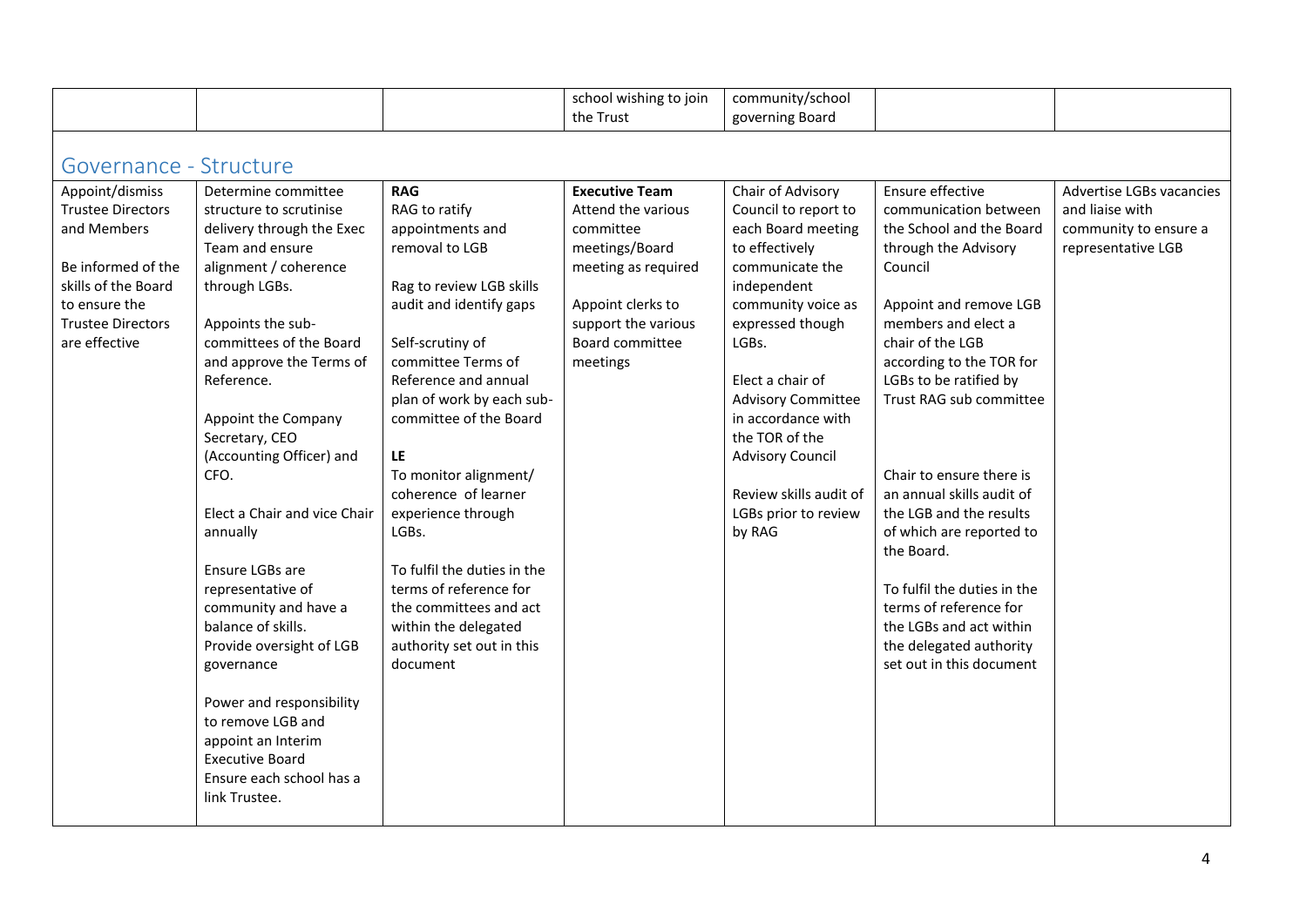| Receive reports from the     | <b>All Committees</b>  | Prepare papers for the | Report to the Board   | Meet the Exec Team and  |
|------------------------------|------------------------|------------------------|-----------------------|-------------------------|
| sub-committees and the       | Conduct meetings and   | board for discussion   | outcomes of schools   | the Headteacher Board   |
| Chair of the AC at all board | report to the Board on | and approval where     | through Advisory      | to review the School    |
| meetings                     | the outcomes including | reguired               | Council with specific | performance             |
|                              | any recommendations    |                        | reference to LGB      | Attend and provide      |
| Scrutinise results and       |                        |                        | delegated             | reports to LGB meetings |
| recommendations              |                        |                        | responsibilities.     | & to CEO                |

## <span id="page-4-0"></span>Governance - Compliance

|                      | Ensure compliance with<br>legislation | <b>RAG committee review</b><br>changes to legislation as |                          |                      | <b>Ensure School LGB</b><br>champion is appointed to |                                      |
|----------------------|---------------------------------------|----------------------------------------------------------|--------------------------|----------------------|------------------------------------------------------|--------------------------------------|
|                      |                                       | it impacts the Trust and                                 |                          |                      | each of the following:                               |                                      |
|                      |                                       | increases risk                                           |                          |                      | Safeguarding;                                        |                                      |
|                      |                                       |                                                          |                          |                      | SEN:                                                 |                                      |
|                      |                                       |                                                          |                          |                      | Child Protection;                                    |                                      |
|                      |                                       |                                                          |                          |                      | Health & Safety;                                     |                                      |
|                      |                                       |                                                          |                          |                      | Data protection;                                     |                                      |
|                      |                                       |                                                          |                          |                      | to provide challenge to                              |                                      |
|                      |                                       |                                                          |                          |                      | the Head teacher and                                 |                                      |
|                      |                                       |                                                          |                          |                      | comply with Ofsted                                   |                                      |
| Appoint the          | Ensure compliance with                | F&R                                                      | Ensure budgeting and     | Report any financial | Receive reports on the                               | Ensure that a balance                |
| external Auditors at | <b>Funding Agreement</b>              | Scrutiny of budgets and                                  | management               | issues/concerns to   | financial status of the                              | budget is achievable and             |
| the Annual General   |                                       | business cases for                                       | reporting is in place to | the Board to ensure  | School on a regular basis                            | implement any                        |
| meeting              | Set the Trust reserves                | additional spend.                                        | ensure the funding       | risk is being        | following scrutiny by the                            | significant changes to               |
|                      | policy                                |                                                          | agreement and            | addressed            | Board                                                | ensure compliance                    |
|                      |                                       | <b>RAG</b>                                               | reserves policy are      |                      |                                                      |                                      |
|                      |                                       | Review of the reserves                                   | complied with            |                      |                                                      | To prepare business                  |
|                      |                                       | policy and review of                                     |                          |                      |                                                      | cases for any additional             |
|                      |                                       | auditors reports                                         |                          |                      |                                                      | spend in line with the               |
|                      | Ratify policies approved in           | Approve policies which                                   | <b>Executive Team</b>    | Raise concerns over  | <b>Ensure School policies</b>                        | Trust policies.<br>Contribute to the |
|                      | sub-committees                        | are delegated to the                                     | Advise and support       | policy issues with   | are in place                                         | amendment and                        |
|                      |                                       | committee. Recommend                                     | the Board directors on   | the Board            | (where there is no overall                           | implementation of Trust              |
|                      | Ratify the overarching                | policies to Board for                                    | educational and legal    |                      | Trust policy), ensure they                           | wide policies as                     |
|                      | scheme of delegation and              | ratification where                                       | policy and practice      |                      | are in line with the Trust                           | recommended by the                   |
|                      | delegation of powers to               | required.                                                | Prepare and ensure       |                      | overall policy framework                             | Executive team and                   |
|                      | the various sub-                      |                                                          | legal compliance for     |                      | and monitor                                          | Board.                               |
|                      | committees of the Board               | <b>RAG</b>                                               | all policies submitted   |                      | implementation of                                    |                                      |
|                      | and to the Executive team             |                                                          |                          |                      | School policies including                            |                                      |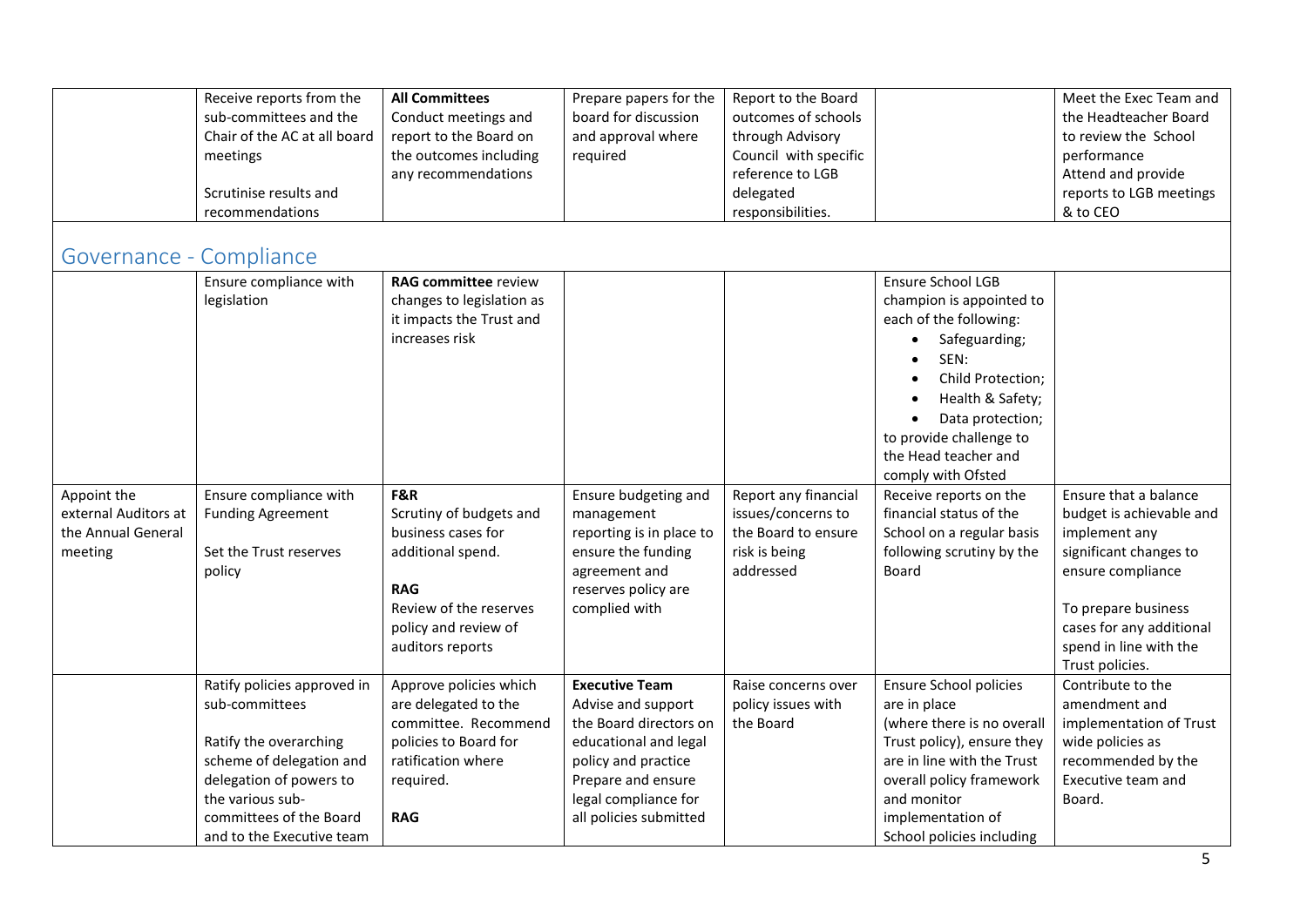<span id="page-5-0"></span>

|                | and LGBs/Advisory council  | Approve any governance       | to RAG sub-           |                           | Health and Safety; Child   | Ensure all School specific  |
|----------------|----------------------------|------------------------------|-----------------------|---------------------------|----------------------------|-----------------------------|
|                | including TOR              | changes and make             | committee             |                           | <b>Protection and Data</b> | policies and procedures     |
|                |                            | recommendations to the       |                       |                           | protection                 | are appropriate for the     |
|                |                            | Board on the scheme of       |                       |                           |                            | School and in line with     |
|                |                            | delegation                   |                       |                           |                            | Trust guidelines            |
| Communications |                            |                              |                       |                           |                            |                             |
|                | Approval for all the TSAT  | LE.                          | <b>Executive Team</b> | Advise the Board on       | Act as a monitor and       | Ensure that systems and     |
|                | communications both        | Review effectiveness of      | Responsible for legal | communications            | conduit for                | procedures for              |
|                | inside and outside the     | LGB processes and plans      | compliance for        | where appropriate         | communications with to     | community engagement        |
|                | school boundaries - act as | for community                | communications,       | from the community        | the community              | and for receiving and       |
|                | an advocate for the Trust  | engagement/voice             | marketing and data    | voice                     |                            | responding to pupil,        |
|                |                            |                              |                       |                           | Ensure that systems and    | parent and staff            |
|                |                            | <b>RAG</b>                   | Responsible for       | <b>Ensure the Schools</b> | procedures for             | feedback are in place       |
|                |                            | Input to any                 | communication         | have a                    | community engagement       |                             |
|                |                            | communications where         | strategy and its      | communication plan        | and for receiving and      | keeping the individuality   |
|                |                            | there is a reputational      | implementation        | with communities          | responding to pupil,       | of the school and local     |
|                |                            | risk                         | including press       | tailored to each          | parent and staff feedback  | population                  |
|                |                            |                              | coverage              | school to gather the      | are in place               |                             |
|                |                            | F&R                          |                       | parent, pupil and         |                            | Ensure web-site is          |
|                |                            | <b>Review Communications</b> |                       | community views.          |                            | compliant and in line       |
|                |                            | strategy                     |                       |                           |                            | with TSAT values            |
|                |                            |                              |                       |                           |                            |                             |
|                |                            |                              |                       |                           |                            | Ensure key                  |
|                |                            |                              |                       |                           |                            | communications are          |
|                |                            |                              |                       |                           |                            | coordinated with the        |
|                |                            |                              |                       |                           |                            | <b>Trust Communications</b> |
|                |                            |                              |                       |                           |                            | Lead, particularly press    |
|                |                            |                              |                       |                           |                            | and media                   |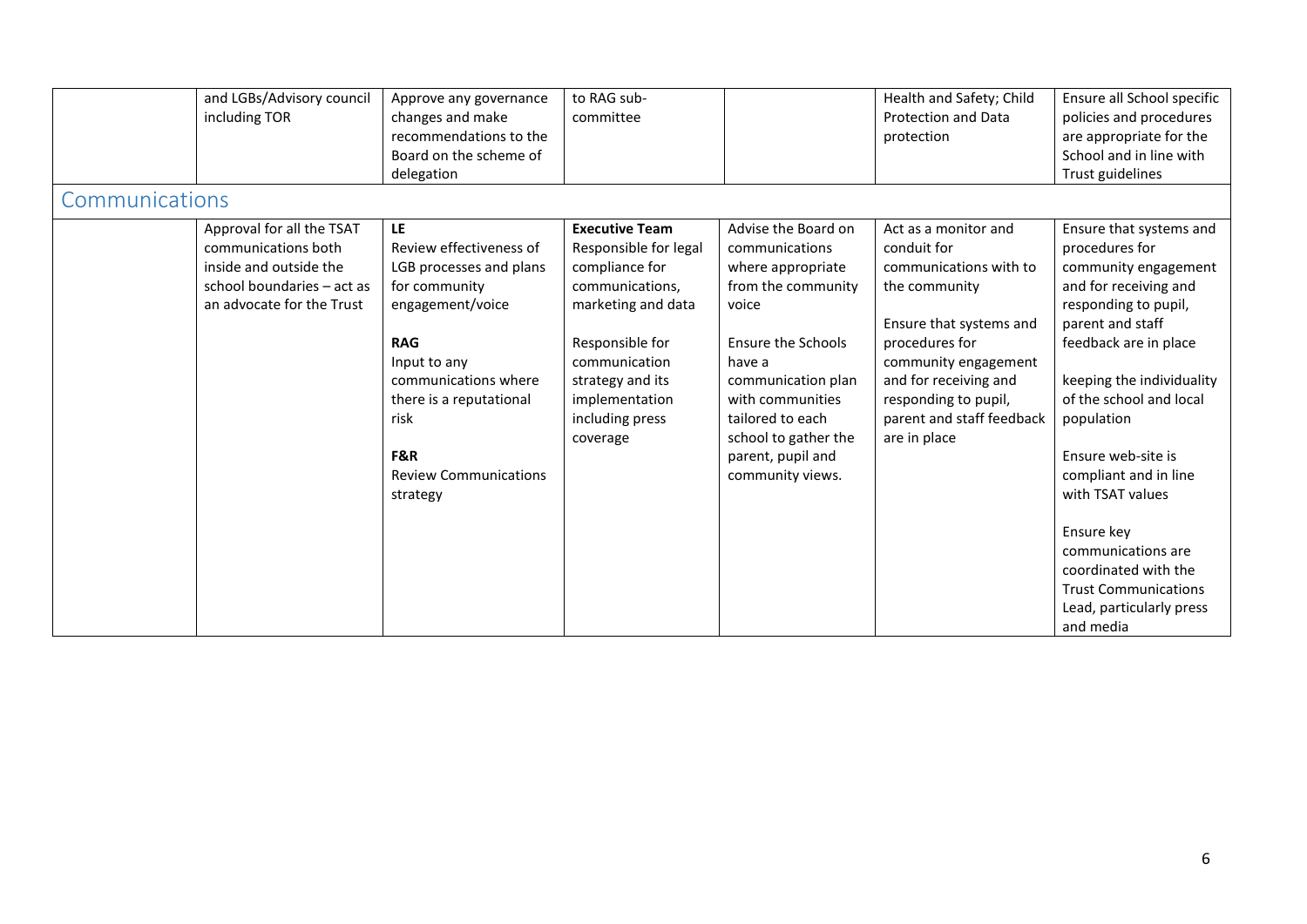<span id="page-6-0"></span>

| <b>Risk Management</b>                                                                                                                                                                    |                                                                                                                                                                                                  |                                                                                                                                                                                                                                                                                                                                                                                  |                                                                                                                                                                                                                                                                                                                                                                                                                                                                     |                                                                                                                                                                                |                                                                                                                                                                         |
|-------------------------------------------------------------------------------------------------------------------------------------------------------------------------------------------|--------------------------------------------------------------------------------------------------------------------------------------------------------------------------------------------------|----------------------------------------------------------------------------------------------------------------------------------------------------------------------------------------------------------------------------------------------------------------------------------------------------------------------------------------------------------------------------------|---------------------------------------------------------------------------------------------------------------------------------------------------------------------------------------------------------------------------------------------------------------------------------------------------------------------------------------------------------------------------------------------------------------------------------------------------------------------|--------------------------------------------------------------------------------------------------------------------------------------------------------------------------------|-------------------------------------------------------------------------------------------------------------------------------------------------------------------------|
| Ensure a Risk management<br>Framework is in place for<br>all aspects of the Trust's<br>business and operations.<br>Assess the Risk Register<br>level of risks, actions and<br>mitigations | <b>RAG</b><br>Review the Risk Register,<br>Risk Appetite statement<br>and Internal audit<br>programme to provide<br>evidence of compliance,<br>risk mitigation and<br>internal controls in place | Ensure compliance<br>with all regulatory<br>frameworks,<br>including Ofsted,<br>Charities<br>Commission, EFA and<br><b>Companies House</b><br>reporting to the Sub-<br>committees<br>Develop work<br>programmes/actions<br>to mitigate key risks<br><b>Maintain the Trust</b><br>risk register with<br>termly updates.<br>Ensure a culture of<br>risk management in<br>the Trust | Advise the Board on<br>any risk & areas of<br>concern from the<br>community in<br>particular around the<br>areas delegation to<br><b>LGBs</b><br><b>Review the Trust risk</b><br>register each term to<br>ensure it is uptodate<br>and identify any<br>School specific Risks<br>that have changed<br>that the Board need<br>to be aware of.<br>Advise the Board if<br>the risk management<br>culture is not in line<br>with that of the Trust<br>or not appropriate | Advise the Board (via the<br>Advisory Council) and<br>Headteachers of any new<br>or changes in Risks                                                                           | Comply with any action<br>plans in the Trust Risk<br>register to close gaps in<br>internal controls                                                                     |
| Ensure that a Disaster<br>Recovery plan is in place<br>and tested on a regular<br>basis at both School and<br>Trust level<br>Approve insurance<br>arrangements                            | <b>RAG</b><br>Approve the disaster and<br>business continuity<br>policies<br>F&R<br>F&R to approve the<br>insurance contract and<br>retendering                                                  | Develop, maintain<br>and test the Disaster<br>Recovery and<br><b>Business Continuity</b><br>policies<br><b>Executive Team</b><br>Ensure the Trust has<br>an policy to cover key<br>risks                                                                                                                                                                                         | for the School.<br>Independently advise<br>the board on areas of<br>concern regarding<br>disaster recovery<br>Advise the Board on<br>any non-compliance,<br>significant claims or<br>changes in insurance<br>risk                                                                                                                                                                                                                                                   | Review the testing of the<br>recovery plan and<br>challenge the School<br>regarding internal control<br>risk<br>Check adherence to<br>insurance requirements<br>for the School | Regularly test/review<br>the disaster recovery<br>plan for the School<br>Advise the Executive<br>team of any non-<br>compliance, claims or<br>changes in insurance risk |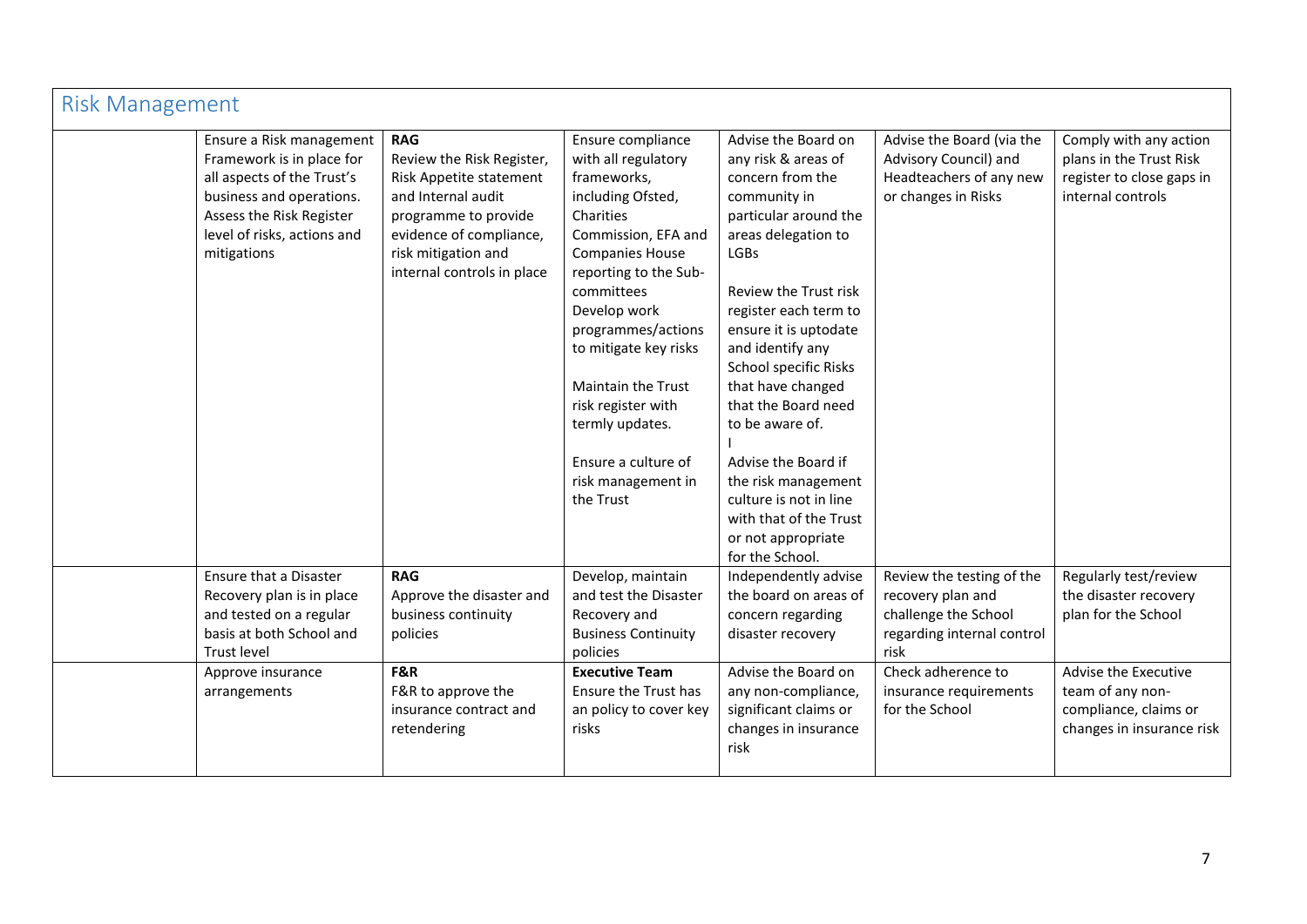<span id="page-7-0"></span>

| Members informed  | All directors are data                         | <b>RAG and F&amp;R</b>        | Ensure GDPR and           | Advise the Board on  | Scrutinise the School       | Ensure compliance with     |
|-------------------|------------------------------------------------|-------------------------------|---------------------------|----------------------|-----------------------------|----------------------------|
| of any breaches   | controllers for the                            | Review the level of Data      | data protection           | any areas of concern | regarding data protection   | Trust data protection      |
| and issues around | purposes of Data                               | protection through            | compliance through        |                      | and compliance              | policies                   |
| adequacy of Board | Protection Act and GDPR.                       | implementation of a           | Trust policies.           |                      |                             |                            |
|                   | Any breaches must be                           | Trust IT strategy and         |                           |                      | Advise the Board of any     | Maintain accurate and      |
|                   | notified though the DPO                        | policies to mitigate risks    | Ensure a Data             |                      | data breaches or risks      | secure pupil record for    |
|                   | and where relevant the                         |                               | <b>Protection Officer</b> |                      |                             | the School                 |
|                   | ICO                                            | Review all breaches of        | (DPO) is in place.        |                      |                             |                            |
|                   |                                                | data protection notified      |                           |                      |                             | Advise the Executive       |
|                   |                                                | to Board                      |                           |                      |                             |                            |
|                   |                                                |                               |                           |                      |                             | team and DPO of any        |
|                   |                                                |                               |                           |                      |                             | data breaches or risks     |
|                   | Ensure all staff are vetted                    | <b>RAG</b>                    | Executive team to         |                      |                             | School to ensure that      |
|                   | and gaps in employment                         | Review compliance             | ensure DBS in place       |                      |                             | DBS checks are in place    |
|                   | fully accounted and                            | adherence through             | that is auditable and     |                      |                             | and carried out prior to   |
|                   | screened                                       | assurances and audit          | fit for purpose           |                      |                             | unaccompanied              |
|                   |                                                |                               |                           |                      |                             | employment                 |
|                   | Ensure disclosure of any                       | <b>RAG</b>                    | Maintain the              | Report to the Board  | Comply with the             | Put in place a register of |
|                   | pecuniary and business                         | Scrutinise the related        | registers of pecuniary    | any interests        | requirement to complete     | interest for employees at  |
|                   | interests and oversee its                      | party/ pecuniary interest     | interest and related      |                      | register of interests as an | the School and report to   |
|                   | maintenance                                    | register                      | parties and ensure        |                      | LGB member                  | the Executive team         |
|                   |                                                |                               | compliance with           |                      |                             |                            |
|                   |                                                |                               | legislation               |                      |                             |                            |
|                   |                                                |                               |                           |                      |                             |                            |
|                   | School Improvement; Curriculum and Performance |                               |                           |                      |                             |                            |
|                   |                                                |                               |                           |                      |                             |                            |
|                   | Ratify the sub-committee                       | <b>LE, F&amp;R</b>            | <b>Executive Team</b>     | Independently advise | Overview, review and        | Deliver educational        |
|                   | approvals of the                               | Through the LE monitor,       | <b>Hold Head teachers</b> | the Board on         | monitor the learner         | performance and learner    |
|                   | curriculum mindful of the                      | review and approve the        | to account for the        | curriculum related   | experience of the school    | experience at their        |
|                   | obligations of the Trust                       | curriculum and any            | educational               | issues or            | and its pupils ensuring     | School                     |
|                   | under the Funding                              | changes that entails and      | performance and           | developments         | the needs of all learners   |                            |
|                   | Agreement                                      | the F&R with regards to       | learner experience.       |                      | are met within the          |                            |
|                   |                                                | the cost implications.        | Setting and reviewing     |                      | agreed Trust curriculum     |                            |
|                   |                                                | <b>Ensure that the Trust-</b> | the curriculum having     |                      | framework.                  |                            |
|                   |                                                | wide curriculum               | regard to the views of    |                      |                             |                            |
|                   |                                                | framework meets the           | the Trustees and the      |                      |                             |                            |
|                   |                                                | needs of all learners         |                           |                      |                             |                            |
|                   |                                                |                               | Trustees obligations      |                      |                             |                            |
|                   |                                                | across the Trust.             | to the Secretary of       |                      |                             |                            |
|                   |                                                |                               | State and ensuring a      |                      |                             |                            |
|                   |                                                |                               | quality educational       |                      |                             |                            |
|                   |                                                |                               | provision                 |                      |                             |                            |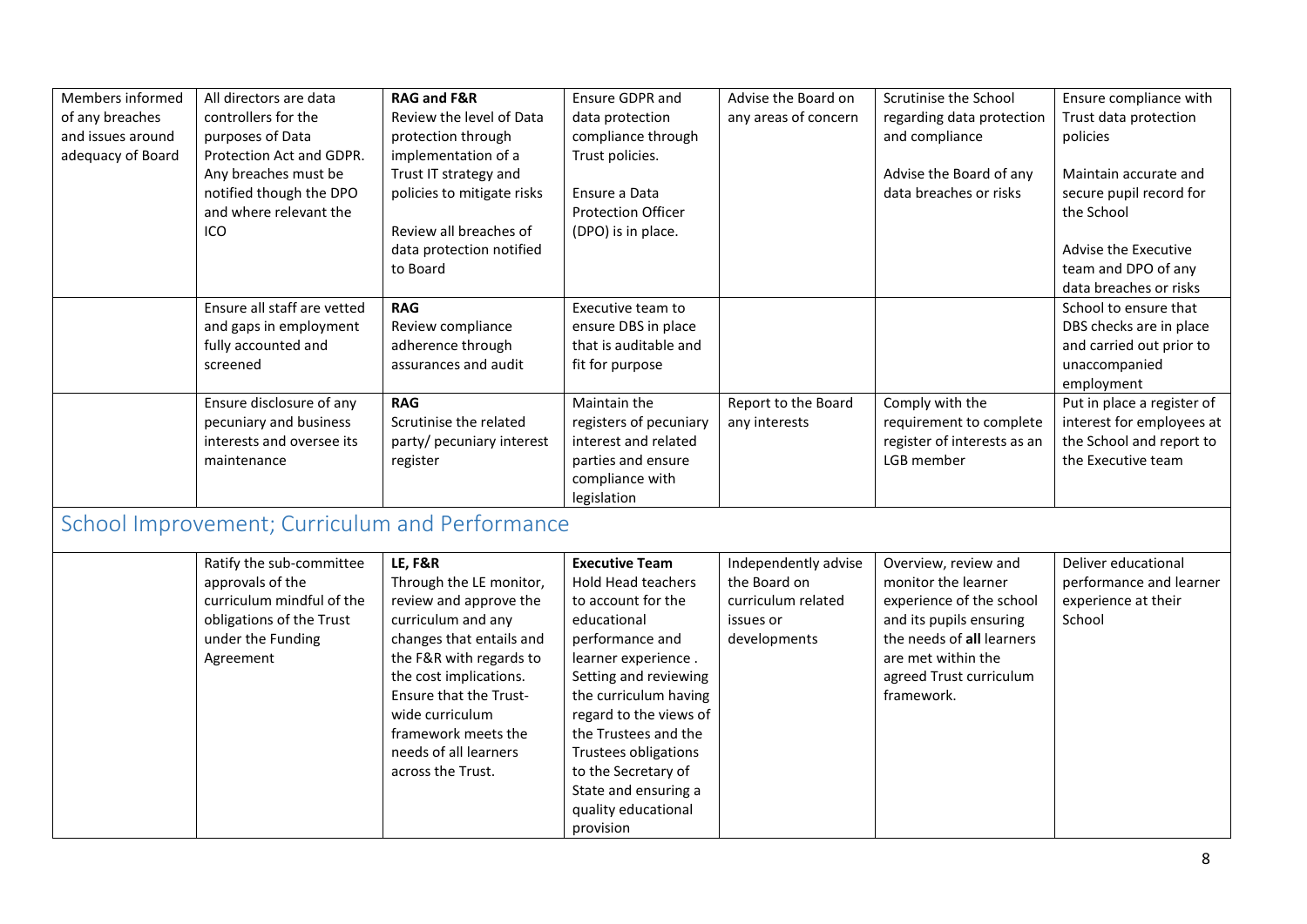| Ratify Curriculum<br>policy/policies and Trust<br>frameworks. | LE - Quality<br>To ensure the Curriculum<br>complies with the<br>Equality Act 2010 and<br>approve the overarching<br>policy.<br>To ensure and monitor<br>that delivery of sex<br>education, RE and<br>collective worship are in<br>line with the Trust policy<br>and legal guidance | To establish a<br><b>Curriculum Policy</b><br>that prohibits<br>political<br>indoctrination of<br>learners and ensures<br>balanced treatment<br>of political issues and<br>complies with current<br>legislation and<br>ensures balance for<br>SEN provision and<br>Gifted and Talented<br><b>learners</b> | To advise on issues to<br>Board on the<br>application of<br>curriculum policy                               | To oversee the<br>implementation of<br>curriculum policy<br>To ensure and monitor<br>that delivery of sex<br>education and RE are in<br>line with the Trust policy<br>and legal guidance<br>together with the<br>arrangements for<br>collective worship in<br>each Trust school | To implement the<br>Curriculum policy<br>To deliver sex education,<br>RE and collective<br>worship in line with<br>policy and current<br>arrangement of the<br>Trust                                                                    |
|---------------------------------------------------------------|-------------------------------------------------------------------------------------------------------------------------------------------------------------------------------------------------------------------------------------------------------------------------------------|-----------------------------------------------------------------------------------------------------------------------------------------------------------------------------------------------------------------------------------------------------------------------------------------------------------|-------------------------------------------------------------------------------------------------------------|---------------------------------------------------------------------------------------------------------------------------------------------------------------------------------------------------------------------------------------------------------------------------------|-----------------------------------------------------------------------------------------------------------------------------------------------------------------------------------------------------------------------------------------|
| To set out the Trust<br>improvement strategy                  | LE<br>To scrutinise through LE<br>sub-committee the<br>success and impact of the<br>Trust improvement<br>strategy taking account of<br>any Ofsted inspection<br>outcome, other external<br>scrutiny or data.                                                                        | To monitor and set<br>out actions to<br>improve Standards of<br>teaching and<br>attainment through<br>direct/collective<br>intervention together<br>with recourse to<br>Ofsted inspections<br>and achievement of<br>targets                                                                               | To independently<br>advise the board on<br>issues relating to<br>teaching and<br>attainment                 | To monitor standards of<br>teaching and attainment<br>for each and every<br>learner in each Trust<br>school.                                                                                                                                                                    | To be held responsible<br>for individual pupils<br>education; setting<br>targets, monitoring and<br>developing each<br>learner's achievement<br>Implement improvement<br>plan as set out in any<br>Ofsted report and<br>recommendations |
| Ratify LE<br>recommendations on<br>lesson and day timings     | LE - Quality<br>LE sub-committee to<br>decide school session<br>times taking into account<br>recommended minimum<br>weekly lesson time<br>F&R                                                                                                                                       | To develop and<br>deliver the<br>curriculum model to<br>most effectively<br>deploy teaching staff<br>throughout the<br>day/week                                                                                                                                                                           | To advise the board<br>on issues from the<br>community with<br>regards to the timing<br>of the academic day | To monitor the delivery<br>of the curriculum model.<br>To monitor arrangements<br>for school visits and<br>residential activities                                                                                                                                               | To deliver the curriculum<br>model for staff and<br>pupils and feedback any<br>issues to the LGBs and<br>Executive team<br>To deliver subject<br>options that should be<br>taught having regard to<br>resources and                     |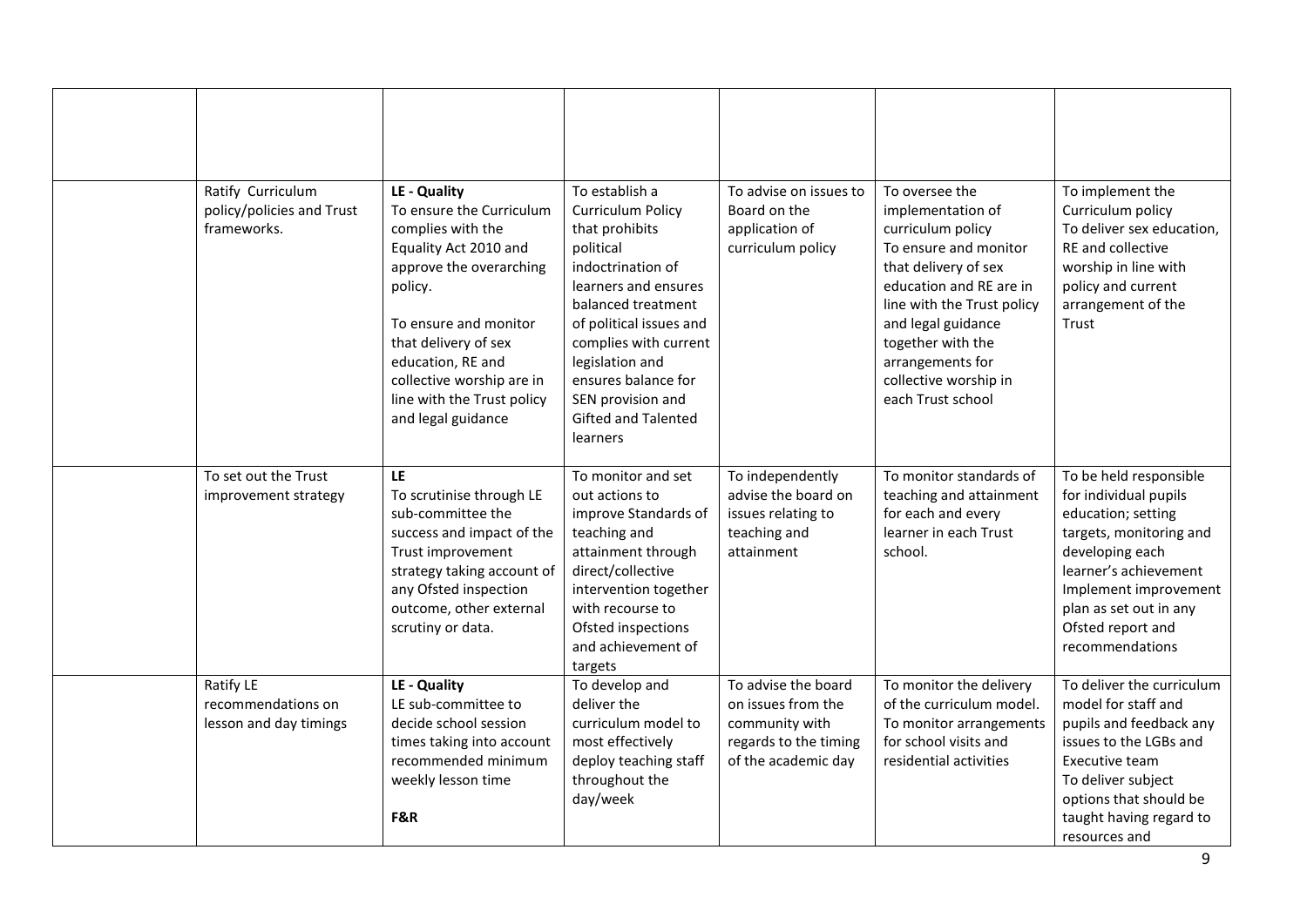<span id="page-9-0"></span>

|                                  | To consider the budget<br>and value for money<br>implications of<br>curriculum financial<br>planning                                                                                                                              |                                                                                                        |                                                                                                                                                                                                                             |                                                                                                                      |                                                                                                                                                                                                                | implement provision for<br>flexibility including<br>activities outside the<br>school day.                                                                                       |
|----------------------------------|-----------------------------------------------------------------------------------------------------------------------------------------------------------------------------------------------------------------------------------|--------------------------------------------------------------------------------------------------------|-----------------------------------------------------------------------------------------------------------------------------------------------------------------------------------------------------------------------------|----------------------------------------------------------------------------------------------------------------------|----------------------------------------------------------------------------------------------------------------------------------------------------------------------------------------------------------------|---------------------------------------------------------------------------------------------------------------------------------------------------------------------------------|
| <b>Admissions and Exclusions</b> |                                                                                                                                                                                                                                   |                                                                                                        |                                                                                                                                                                                                                             |                                                                                                                      |                                                                                                                                                                                                                |                                                                                                                                                                                 |
|                                  | <b>RAG</b><br>To approve the<br>Admissions policy of each<br>school                                                                                                                                                               | Ratify the admissions<br>policy of each school                                                         | To consult annually<br>with the Sheffield<br>Local Authority (LA)<br>and other<br>neighbouring<br>authorities on the<br>school's admission<br>policy                                                                        | To independently<br>advise the board on<br>issues regarding<br>Admissions policy as<br>the voice of the<br>community | To review the Admissions<br>Policy and Home school<br>Agreement                                                                                                                                                | To adopt the Admissions<br>policy and Home school<br>agreement including<br>working with the LA on<br>admitting learners to the<br>School                                       |
|                                  | <b>RAG</b><br>To review the PAN<br>decision made by the CEO<br>to ensure it meet the<br>obligations to the<br>Secretary of State and<br>implications for the Trust.                                                               | Delegate any admissions<br>number variations and<br><b>Pupil Admission Numbers</b><br>(PAN) to the CEO | To consult with the<br>LA on variations to<br>admission numbers<br>and using this as the<br>basis of the<br>Curriculum<br>Ensure effective<br>arrangements are in<br>place for pupil<br>recruitment<br>CEO to agree the PAN | Advise the board on<br>any Community<br>issues with regards to<br>any<br>increase/decrease in<br>admission numbers   | <b>Ensure the School</b><br>complies with the<br>requirements under the<br>Schools Admissions and<br>Appeals codes<br>Ensure participation in<br>the fair access protocol                                      | To apply the admissions<br>criteria to applications<br>for admissions according<br>to the DfE co-ordinated<br>scheme<br>To attend admissions<br>appeals as necessary            |
| values.                          | <b>RAG and LE - Inclusion</b><br>To review and monitor<br>behaviour and<br>attendance policy and<br>the use of exclusions in<br>comparison with local<br>and national data and the<br>effectiveness of related<br>plans to reduce | To ratify the Trust<br>Behaviour principles<br>within the vision and                                   | To support and guide<br>through Behaviour<br>and Attendance<br>Policy(ies) and<br>process all<br>disciplinary matters<br>for learners<br>To annually review<br>the behaviour policy                                         | To independently<br>comment to Board on<br>behaviour issues and<br>the community voice                               | In line with legislation<br>and guidance hear any<br>exclusions<br>representations and<br>determine outcome<br>To approve, review and<br>monitor the School<br>behaviour policy (within<br>the Trust behaviour | Effectively manage all<br>disciplinary matters in<br>accordance with policy<br>To attend learner<br>exclusion<br>representations<br>To produce the School<br>Behaviour policies |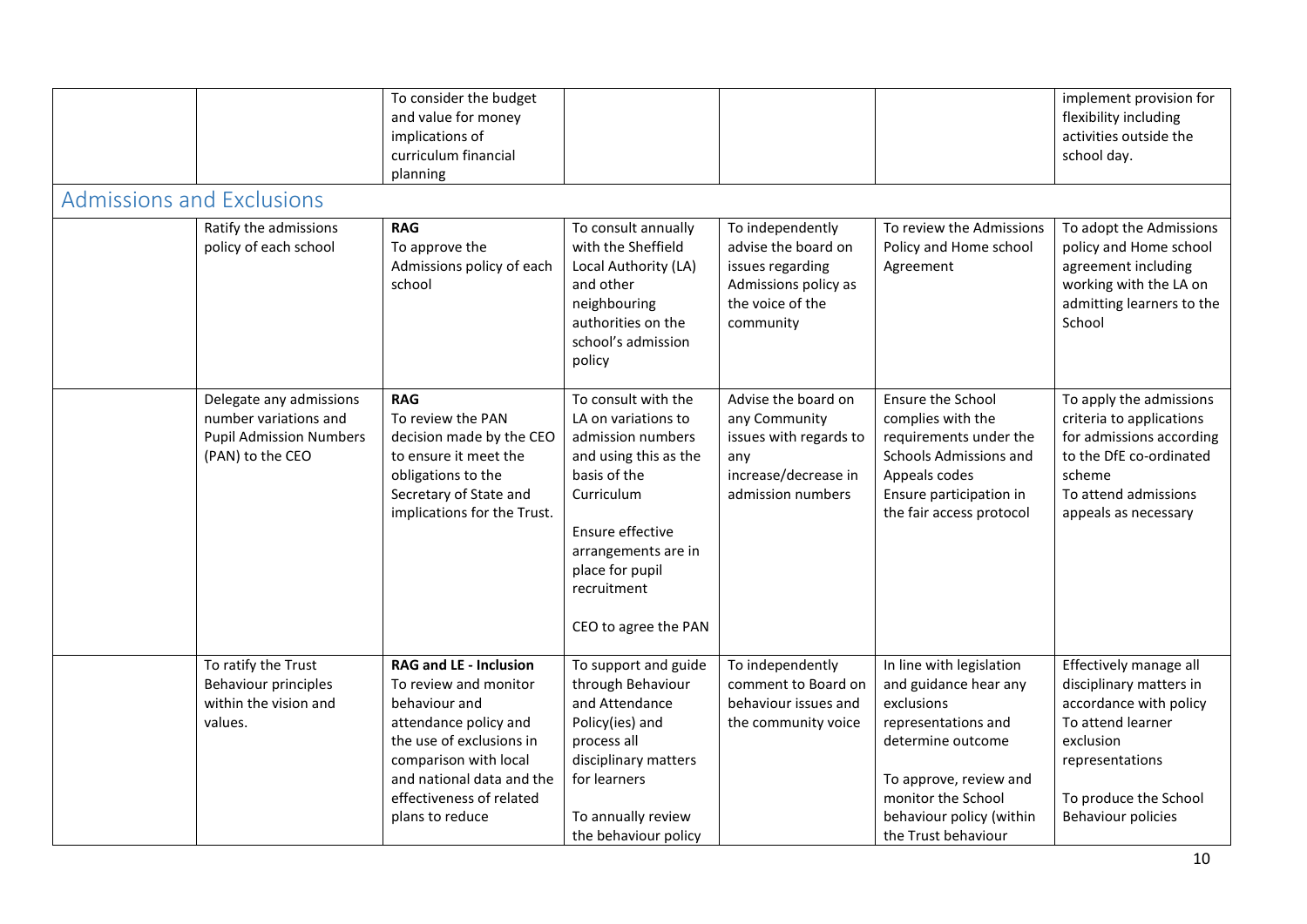<span id="page-10-0"></span>

|                                                  | exclusions and maximise<br>attendance.                                                                                                                                                                                                                                                           | and the use of<br>exclusions in<br>comparison with local<br>and national data<br>To ensure compliance<br>with the exclusions<br>related legal<br>requirements   |                                                                                     | policy principles), the<br>use of exclusions and<br>attendance in<br>comparison with local<br>and national data. Ensure<br>necessary plans are in<br>place to reduce all forms<br>of exclusion and<br>maximise attendance in<br>line with Trust objectives<br>and that the<br>implementation and<br>effectiveness are<br>monitored. |                                                                                                                                                                                                                                                                                                   |
|--------------------------------------------------|--------------------------------------------------------------------------------------------------------------------------------------------------------------------------------------------------------------------------------------------------------------------------------------------------|-----------------------------------------------------------------------------------------------------------------------------------------------------------------|-------------------------------------------------------------------------------------|-------------------------------------------------------------------------------------------------------------------------------------------------------------------------------------------------------------------------------------------------------------------------------------------------------------------------------------|---------------------------------------------------------------------------------------------------------------------------------------------------------------------------------------------------------------------------------------------------------------------------------------------------|
| Special Education Needs (SEN) and Disabilities   |                                                                                                                                                                                                                                                                                                  |                                                                                                                                                                 |                                                                                     |                                                                                                                                                                                                                                                                                                                                     |                                                                                                                                                                                                                                                                                                   |
| Ratify the SEND policy<br>Appoint a SEND Trustee | RAG/LE - Inclusion<br>Ensure statutory<br>responsibilities for SEND<br>and LAC (Looked after<br>Children) are complied<br>with through assurances<br>at RAG/LE sub committee<br>and through LE links with<br>LGBs.<br>Approve the SEND policy.<br>Ensure the effectiveness<br>of SEND provision. | Fulfil and ensure<br>compliance with<br>responsibilities for<br>SEND and liaise with<br>LA on statutory<br>Maintain compliance<br>with the Trust SEND<br>policy | Independently advise<br>on the community<br>voice with regards to<br>SEND provision | Appoint a LGB member<br>responsible for SEND and<br>inclusion and monitor<br>the application of the<br>Trust SEND policy<br>Ensure compliance with<br><b>Equalities legislation</b><br>Monitor and review<br>effectiveness of SEND<br>provision.                                                                                    | Designate a teacher<br>responsible for the co-<br>ordination of SEND<br>provision<br>Determine and publish<br>the SEND policy,<br>information report and<br>Local offer and comply<br>with the Equalities<br>legislation<br>Liaise with the LA<br>regarding pupils who<br>have (or may have) SEND |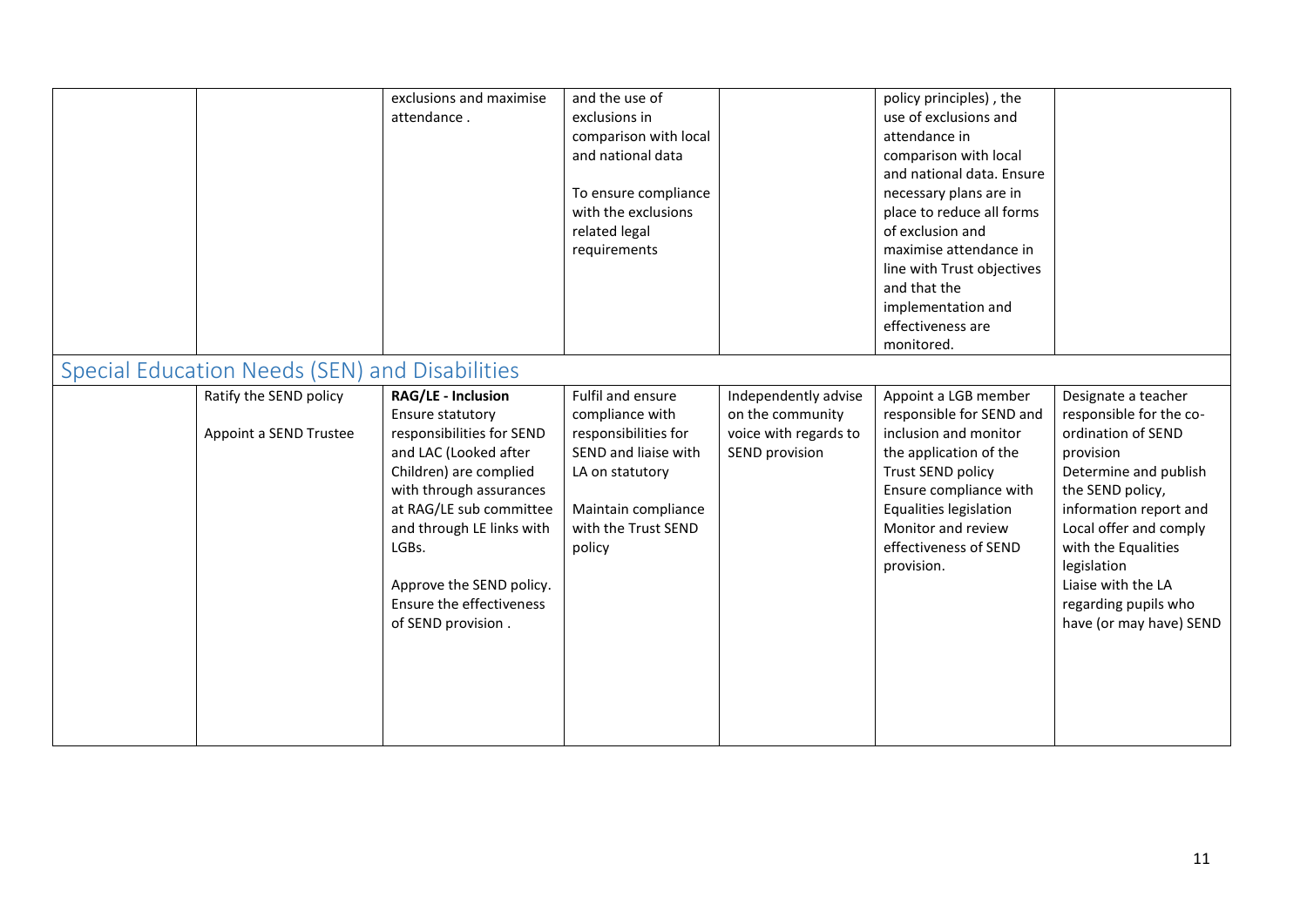<span id="page-11-1"></span><span id="page-11-0"></span>

| Welfare of Children and Young People |                                                                                                                                                                                                                                                                        |                                                                                                                                                                                                                        |                                                                                                                                                                                                                                  |                                                                                      |                                                                                                                                                                                                  |                                                                                                                                                                      |
|--------------------------------------|------------------------------------------------------------------------------------------------------------------------------------------------------------------------------------------------------------------------------------------------------------------------|------------------------------------------------------------------------------------------------------------------------------------------------------------------------------------------------------------------------|----------------------------------------------------------------------------------------------------------------------------------------------------------------------------------------------------------------------------------|--------------------------------------------------------------------------------------|--------------------------------------------------------------------------------------------------------------------------------------------------------------------------------------------------|----------------------------------------------------------------------------------------------------------------------------------------------------------------------|
| Policy                               | Appoint a safeguarding<br>trustee<br>LE - Inclusion<br>Approve the<br>Safeguarding and child<br>protection policy.<br>Ensure through review<br>and monitoring that the<br>policy and practice is<br>implemented                                                        | <b>Ratify Trust Safeguarding</b>                                                                                                                                                                                       | Develop and<br>implement the<br>Policies to protect<br>children                                                                                                                                                                  | Independently advise<br>the Board on issues<br>related to<br>safeguarding            | <b>Review School</b><br>information and refer<br>areas of concern to the<br>Board through the Chairs<br>council. Monitor the<br>implementation of Trust<br>policy at individual school<br>level. | Ensure compliance with<br>policies                                                                                                                                   |
|                                      | <b>RAG</b><br>Commission audits to be<br>conducted in liaison with<br>the LGBs to ensure<br>compliance with<br>safeguarding (including a<br>safeguarding governor<br>being n place) including<br>use of internal auditors                                              |                                                                                                                                                                                                                        | Ensure arrangements<br>for safeguarding are<br>in place at each<br>School and in line<br>with Trust policy                                                                                                                       |                                                                                      | Appoint a designated<br>LGB member responsible<br>for Safeguarding (can be<br>same person as SEND<br>above)                                                                                      | Appoint a designated<br>employee for<br>Safeguarding(Designated<br>Safeguarding Officer)<br>Looked after children<br>Ensure the single central<br>record is uptodate |
| <b>Human Resources</b>               |                                                                                                                                                                                                                                                                        |                                                                                                                                                                                                                        |                                                                                                                                                                                                                                  |                                                                                      |                                                                                                                                                                                                  |                                                                                                                                                                      |
| decisions<br>Executive<br>pay        | <b>RAG</b><br>Approve the staffing<br>structure of the Executive<br>team and their delegated<br>responsibilities; Job<br>descriptions and<br>reporting lines<br><b>F&amp;R &amp; RAG</b><br>To review and approve<br><b>Executive team staffing</b><br>recommendations | Ratify committee<br>Delegate responsibilities<br>for staff appointments and<br>the HR function to the<br>Approve Executive team<br>Appoints the CEO and CFO<br>in accordance with the<br><b>EFA Financial Handbook</b> | <b>Executive Team</b><br>Develop Trust<br>reporting and<br>performance<br>management lines<br>Ensure effective<br>engagement with the<br>LGBs with regards to<br>staffing of Schools<br>Ensure compliance<br>with the pay policy | Independently<br>advise the Board on<br>issues regarding<br>staffing<br>appointments | Engage with the CEO on<br>the appointment of the<br>Head teacher/Head of<br>School/Principal<br>Each LGB must constitute<br>a Pay Matters committee<br>and comply with the<br>Trust Pay policy   | In consultation with the<br>CEO and Executive<br>regarding curriculum<br>determine the School's<br>staffing structure in a<br>balanced budget                        |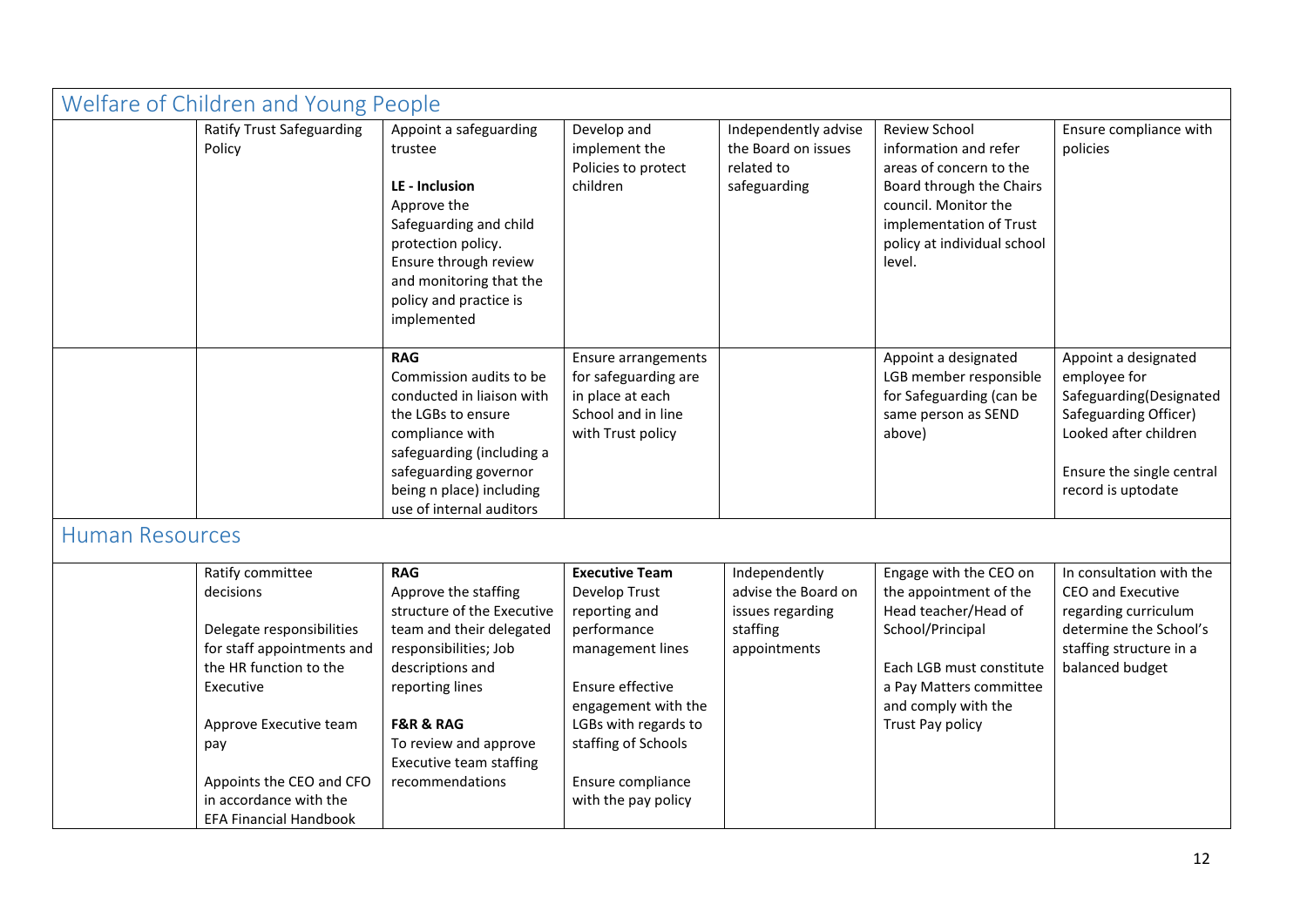|                                                                                        | Advise the Board on the<br>adequacy and<br>effectiveness of the<br><b>Human Resources</b><br>systems and frameworks<br>Review HR reporting -<br>such as recruitment,<br>retention, absence, staff<br>surveys                                                         |                                                                                                                                                                                                                                                                                          |                                                                                                |                                                                                                                                                                                                                                                                                                                                                                            |                                                                                                                                                                                                                                                                                                                                 |
|----------------------------------------------------------------------------------------|----------------------------------------------------------------------------------------------------------------------------------------------------------------------------------------------------------------------------------------------------------------------|------------------------------------------------------------------------------------------------------------------------------------------------------------------------------------------------------------------------------------------------------------------------------------------|------------------------------------------------------------------------------------------------|----------------------------------------------------------------------------------------------------------------------------------------------------------------------------------------------------------------------------------------------------------------------------------------------------------------------------------------------------------------------------|---------------------------------------------------------------------------------------------------------------------------------------------------------------------------------------------------------------------------------------------------------------------------------------------------------------------------------|
| Ensure policies comply to<br>current legislation, EFA<br>rules and Finance<br>Handbook | <b>RAG and F&amp;R</b><br>Approve at RAG and F&R<br>any employment and<br>staffing policies and<br>procedures                                                                                                                                                        | <b>Executive Team</b><br>Advise and develop<br>the Trust HR policies<br>and ensure their<br>effective<br>implementation and<br>legal compliance                                                                                                                                          | Independently<br>advise the Board on<br>any School specific<br>issues regarding<br>HR policies | Ensure effective<br>implementation of Trust<br>policies                                                                                                                                                                                                                                                                                                                    | Ensure compliance with<br>Trust HR policies                                                                                                                                                                                                                                                                                     |
| Ratify the decisions of the<br>sub-committees                                          | <b>F&amp;R &amp; RAG</b><br>F&R to approve any key<br>appointments<br>/suspensions and<br>dismissals including any<br>that require EFA approval<br>with regards to severance<br>RAG/F&R to approve any<br>key early retirement<br>options and cost/quality<br>impact | <b>Executive Team</b><br>Appoint, suspend and<br>dismiss Staff including<br>Head teacher/Head of<br>schools in line with<br>Trust policies<br>Approve applications<br>for early retirement<br>Highlight key risks to<br>the RAG committee<br>Ensure accurate and<br>secure staff records |                                                                                                | Contribute to<br>Performance<br>Management, Capability<br>and Disciplinary policies<br>Support the CEO in the<br>performance review of<br>the Head teacher/Head<br>of School.<br>To hear appeals made by<br>staff<br>Chair of LGB to provide<br>an independent voice<br>with regards to any<br>appointment, suspension<br>and dismissal of Head<br>teacher/Heads of school | Appoint, suspend or<br>dismiss staff in line with<br>Trust policies<br>Carry out performance<br>management in line with<br>Trust policies<br>Decide on applications<br>for secondment and<br>leave of absence<br>To manage the annual<br>salary review, including<br>progression<br>Ensure accurate and<br>secure staff records |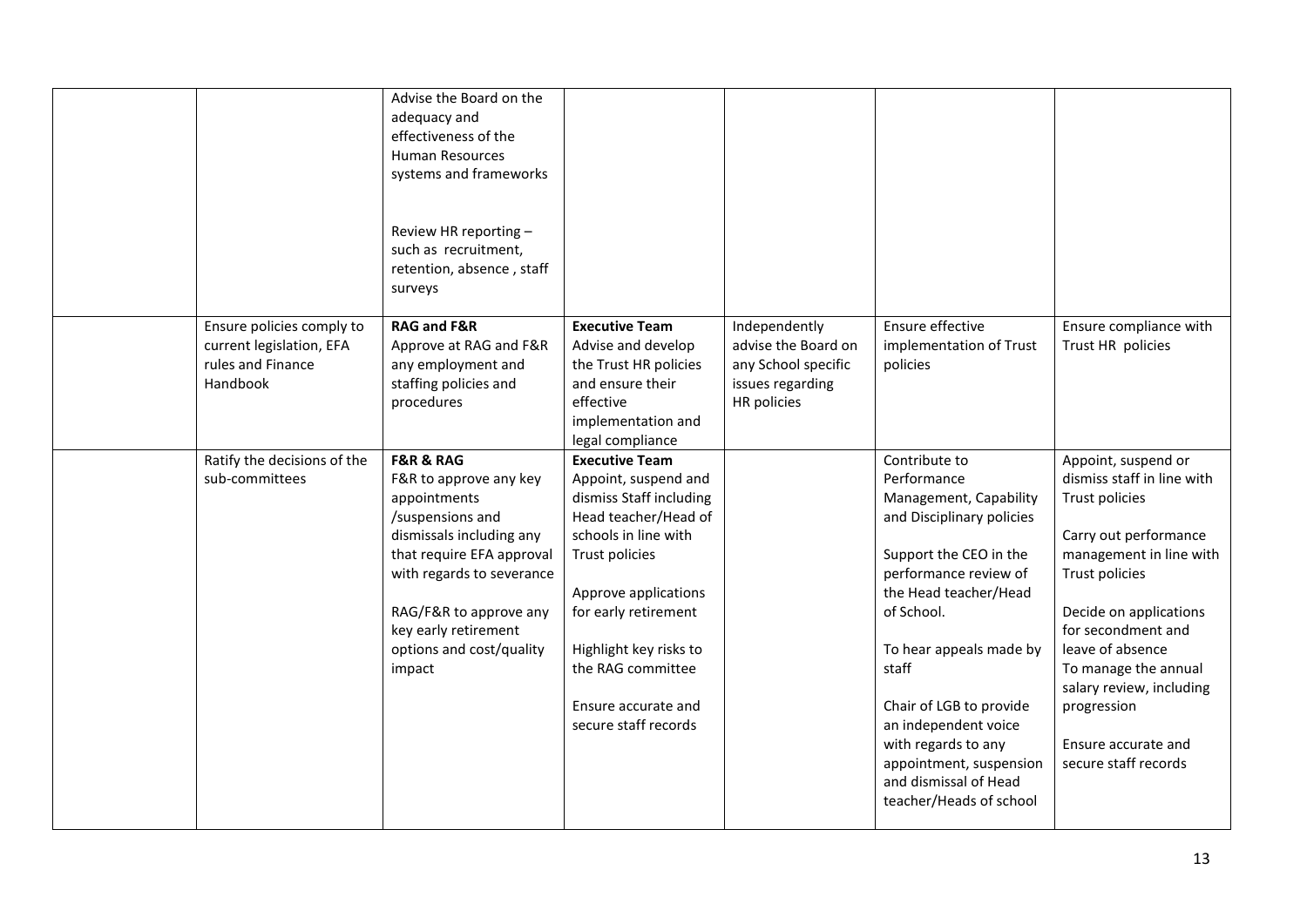<span id="page-13-0"></span>

|                                                                                                                        |                                                                                                                                                                                                                                                                                                         |                                                                                                                                                                                                                                                                                                                                                                                         | To consult/negotiate<br>with Unions, staff and<br>professional<br>associations ensuring<br>effective<br>communications are<br>in place                                                                                                                                             | Independently<br>advise the Board on<br>any staffing issues as<br>the voice of the<br>Community                     | Review any School<br>reputational damage in<br>light of any staffing<br>changes to be made                                                                                                                                                                                                                                                                     | Implement with the<br>Executive team any<br>initiatives that may<br>include<br>redundancy/dismissal<br>and ensure that they are<br>within the EFA reporting<br>guidelines |
|------------------------------------------------------------------------------------------------------------------------|---------------------------------------------------------------------------------------------------------------------------------------------------------------------------------------------------------------------------------------------------------------------------------------------------------|-----------------------------------------------------------------------------------------------------------------------------------------------------------------------------------------------------------------------------------------------------------------------------------------------------------------------------------------------------------------------------------------|------------------------------------------------------------------------------------------------------------------------------------------------------------------------------------------------------------------------------------------------------------------------------------|---------------------------------------------------------------------------------------------------------------------|----------------------------------------------------------------------------------------------------------------------------------------------------------------------------------------------------------------------------------------------------------------------------------------------------------------------------------------------------------------|---------------------------------------------------------------------------------------------------------------------------------------------------------------------------|
| Finance                                                                                                                |                                                                                                                                                                                                                                                                                                         |                                                                                                                                                                                                                                                                                                                                                                                         |                                                                                                                                                                                                                                                                                    |                                                                                                                     |                                                                                                                                                                                                                                                                                                                                                                |                                                                                                                                                                           |
| Ensure the solvency<br>of the Company<br>through scrutiny of<br>the Board, the<br>Annual accounts<br>and audit reports | Ensures the financial<br>probity of the Trust<br>Approve the budget for<br>submission to the EFA<br>Approve the reserves and<br>investment policies of the<br>Trust<br>Where appropriate set up<br>a separate Trading<br>subsidiary<br>Chair to review the CEO<br>expenses after approval by<br>the CFO | F&R ensures that<br>financial controls and<br>systems are in place to<br>accurately monitor and<br>report on the finances<br>against the budget. F&R<br>provides scrutiny of the<br>budget<br>RAG ensures internal<br>controls are in place<br>LE to ensure the impact<br>of any specific funding is<br>planned, monitored and<br>reviewed - ie Pupil<br>Premium, SEN, Covid<br>Funding | <b>Executive Team</b><br>CEO is the Accounting<br>officer (AO)<br>Prepare budgets with<br>Head teachers and<br>submit to the EFA<br>Prepare management<br>accounts for Board<br>CFO to ensure<br>adequate risk &,<br>financial<br>management,<br>systems and policies<br>are place | Provides independent<br>advice to the Board<br>on financial probity<br>financial decision<br>making at local level. | Provides challenge to<br>Headteacher to ensure<br>deployment of financial<br>resource best fits the<br>needs of the whole<br>school within the<br>framework of Trust<br>financial controls.<br>To scrutinise in detail the<br>use and impact of<br>restricted funds for Pupil<br>premium, SEND, sports<br>grant, and other<br>restricted government<br>grants. | Implements strong<br>budgetary control and<br>business cases prepared<br>for any changes to<br>budget forecast<br>Provides explanations<br>for any variances to<br>budget |
|                                                                                                                        | Adopt the Trust<br>procurement policy as set<br>out in the Standing<br>Financial Instructions (SFI)                                                                                                                                                                                                     | <b>RAG</b><br>Advise the Board on the<br>adequacy and<br>effectiveness of the<br>finance systems, policies<br>and ensures compliance<br>with EFA requirements<br>through audits<br>F&R                                                                                                                                                                                                  | <b>Executive Team</b><br>Provides SFI to<br>ensure compliance to<br>legislation including<br>EFA/HMRC/Compani<br>es House/Pensions<br>To ensure value for<br>money and efficient<br>ways of working                                                                                |                                                                                                                     |                                                                                                                                                                                                                                                                                                                                                                | <b>Ensures Trust finance</b><br>procedures and policy<br>are complied with<br>including levels of<br>authority for approval of<br>purchases.<br>Approves staff expenses   |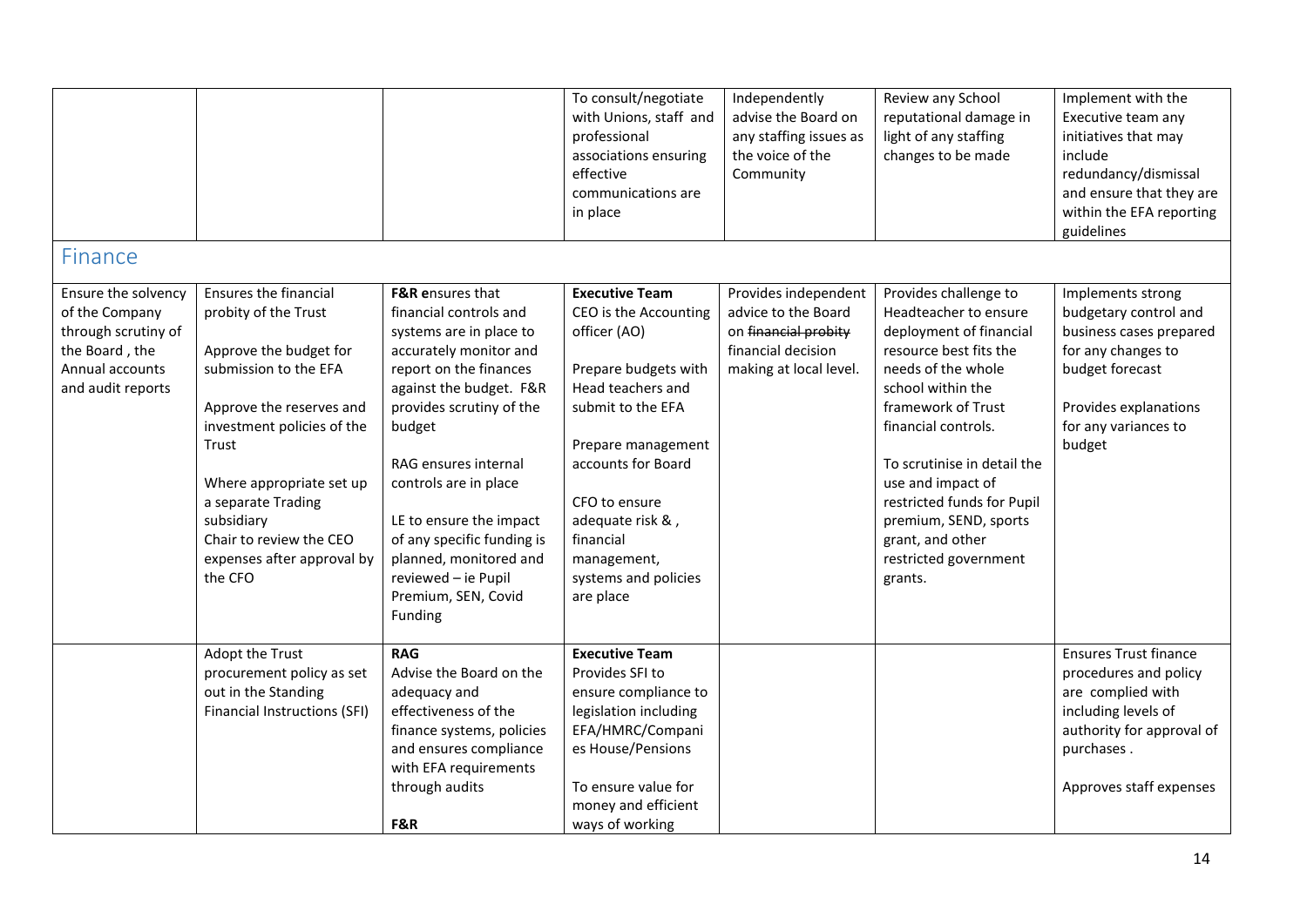|                                                                                     |                                                                                                                                                                                       | Approves the finance<br>policy including<br>procurement, tendering<br>and the delegated levels<br>of authority                                                                                                 | including<br>centralisation of<br>services where<br>relevant                                                                                                     |  | Provide Executive team<br>with details of any<br>service under review to<br>enable consideration of<br>Trust wide procurement |
|-------------------------------------------------------------------------------------|---------------------------------------------------------------------------------------------------------------------------------------------------------------------------------------|----------------------------------------------------------------------------------------------------------------------------------------------------------------------------------------------------------------|------------------------------------------------------------------------------------------------------------------------------------------------------------------|--|-------------------------------------------------------------------------------------------------------------------------------|
| Appoint the<br>auditors at the<br>AGM<br>Adopt the annual<br>accounts at the<br>AGM | Tender the audit as<br>required<br>Board approve the<br>accounts<br>Board to ensure proper<br>books of account through<br>delegated authority to<br>RAG.                              | <b>F&amp;R and RAG</b><br>RAG receives internal and<br>external audit reports &<br>meets annually with<br>auditors<br>RAG & F&R review the<br>annual report and<br>accounts and recommend<br>approval to Board | <b>Executive Team</b><br>Produce monthly<br>management<br>accounts with<br>variance analysis and<br>challenge to Head<br>teachers for any cost<br>over/under run |  | Ensures access to all<br>records for audit review<br>of internal and financial<br>controls                                    |
|                                                                                     | Receive monthly<br>management accounts                                                                                                                                                | F&R to ensure financial<br>statements comply with<br>legislation and standards                                                                                                                                 |                                                                                                                                                                  |  |                                                                                                                               |
|                                                                                     | To delegate operation of<br>the Bank accounts to the<br>CEO<br>To approve opening of<br><b>Bank accounts</b>                                                                          | Ensure adequate control<br>in place over cash and<br>bank. To be achieved<br>through audits and<br>management reporting<br>on bank and cash                                                                    | Ensure that finance<br>policies and control is<br>adequately managed<br>over signatories and<br>payment approvers                                                |  | Comply with finance<br>policies and controls<br>over authorised<br>signatories and payment<br>approvers.                      |
|                                                                                     | To approve business cases<br>and contracts in line with<br>the levels of authority set<br>out in the Standing<br><b>Financial Instructions</b><br>To approve the<br>investment policy | balances<br>To approve business<br>cases and contracts inline<br>with the levels of<br>authority set out in the<br><b>Standing Financial</b><br>Instructions<br>RAG to review the<br>investment policy         | To approve business<br>cases and contracts in<br>line with the levels of<br>authority set out in<br>the Standing Financial<br>Instructions                       |  |                                                                                                                               |